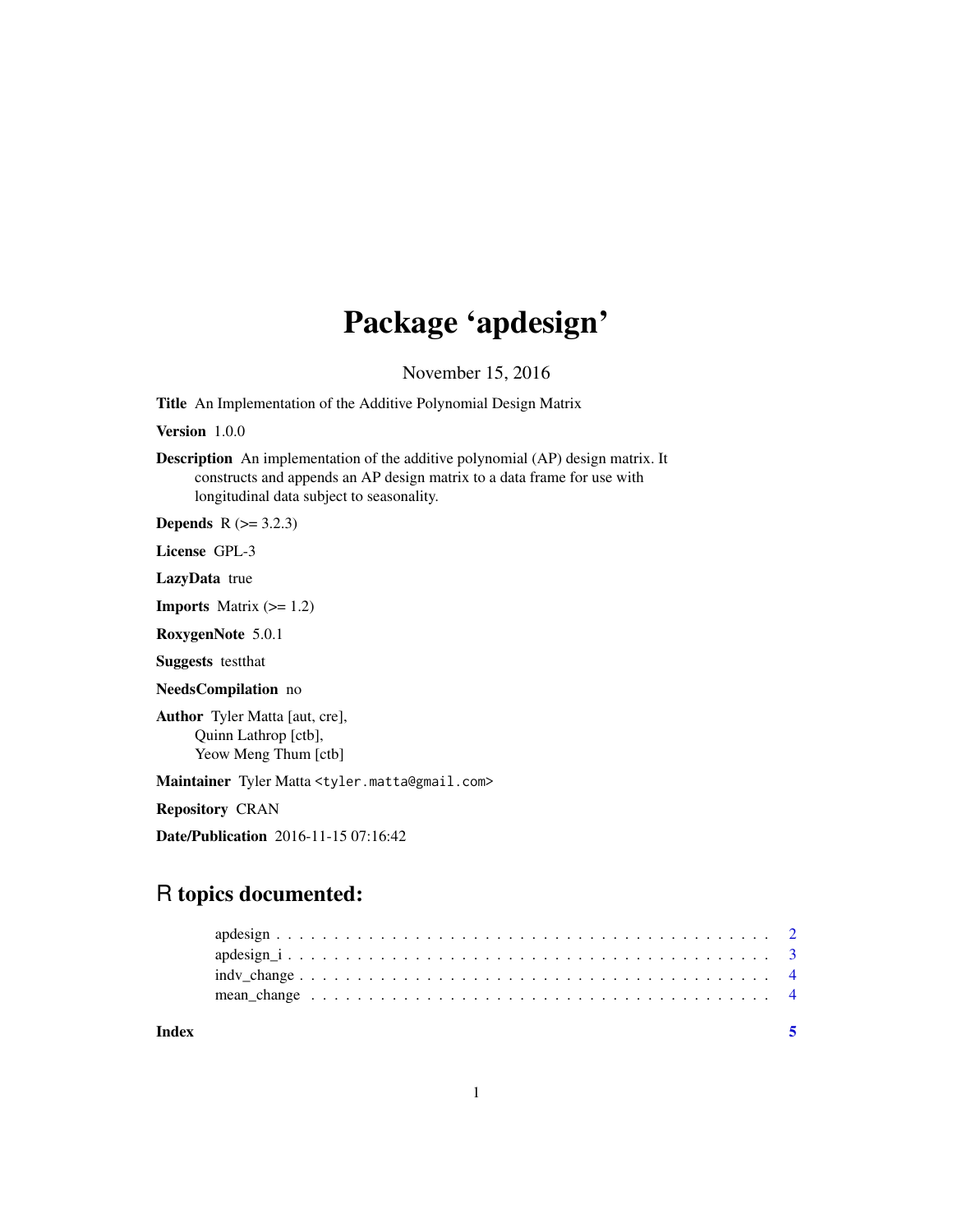<span id="page-1-0"></span>apdesign *apdesign: AP coding* apdesign *returns a data frame with additive polynomial coding*

## Description

apdesign: AP coding apdesign returns a data frame with additive polynomial coding

## Usage

```
apdesign(data, id_var, time_var, center_time, cycle_var, center_cycle,
 max\_degree = c(1, 1)
```
## Arguments

| data         | A data frame.                                                           |
|--------------|-------------------------------------------------------------------------|
| id_var       | A character that indicates the subject identifier in data.              |
| time_var     | A character that indicates the within-cycle time indicator in data.     |
| center_time  | A numeric specifying the within-cycle time to center on.                |
| cycle_var    | A character that indicates the cycle indicator in data.                 |
| center_cycle | A numeric specifying the cycle to center on.                            |
| max_degree   | A vector of numerics specifying the highest degree for each polynomial. |

## Value

Output will be a data frame.

## Examples

```
id <- c(rep(1,10), rep(2, 10))
y <- c(c(10, 15, 21, 20, 23, 25, 27, 25, 28, 29),
     c(12, 16, 18, 20, 20, 22, 28, 27, 29, 31))
time \leq c(c(0.2, 0.5, 0.7), c(0.3, 0.6, 0.75, 0.89), c(0.1, 0.3, 0.8),
       c(0.3, 0.6, 0.7, 0.85), c(0.2, 0.7, 0.79), c(0.2, 0.5, 0.75))
cycle <- c(rep(1, 3), rep(2, 4), rep(3, 3), rep(1, 4), rep(2, 3), rep(3, 3))
df <- data.frame(id, y, time, cycle)
apdesign(data = df, id = "id", time_var = "time", cycle_var = "cycle",
        center_cycle = 1, center_time = 0, max_degree = c(2,1))
```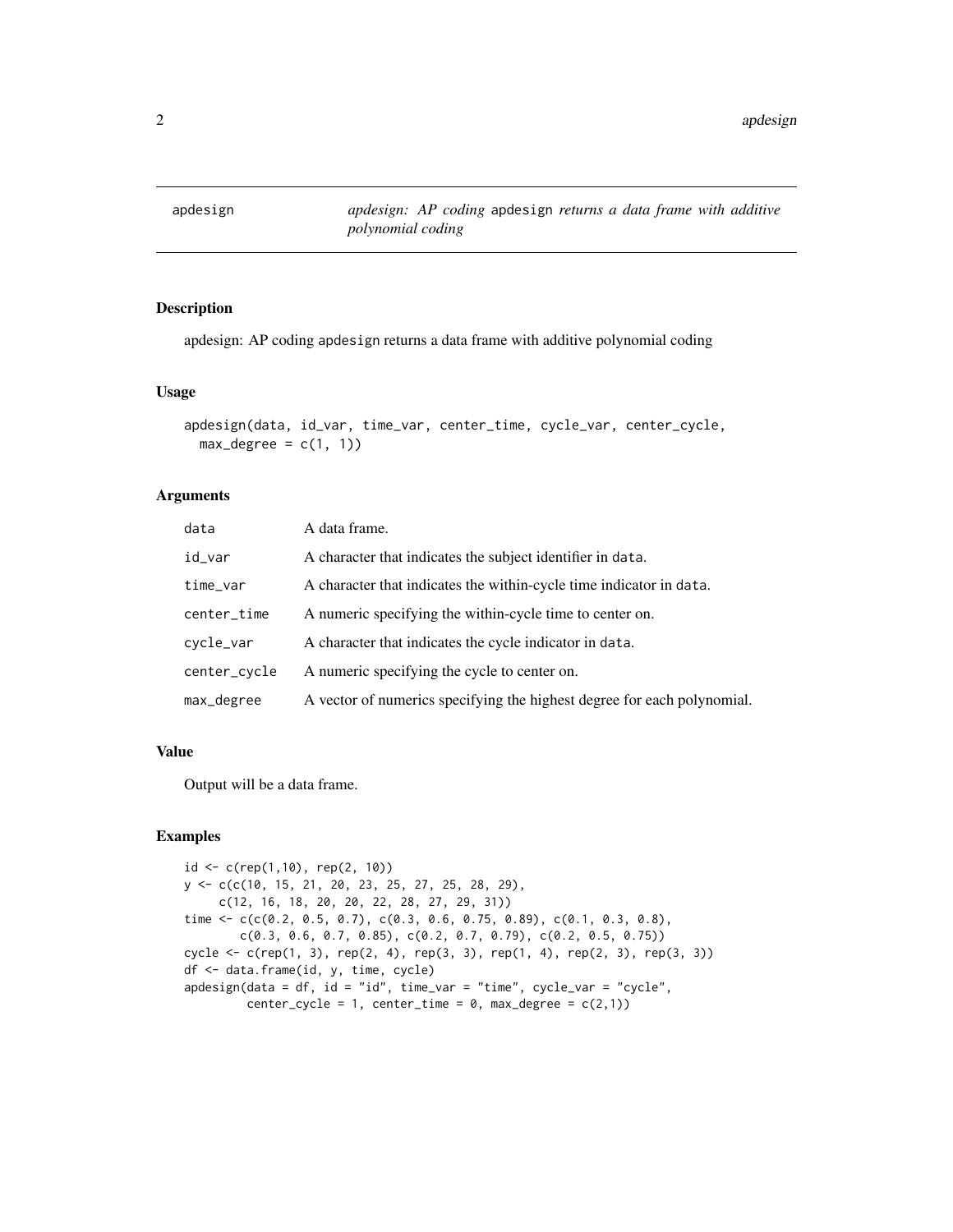<span id="page-2-0"></span>

## Description

apdesign\_i: AP coding for a single subject

## Usage

```
apdesign_i(data, cycle_var, center_cycle, time_var, center_time,
 max\_degree = c(1, 1), matricies = FALSE)
```
## Arguments

| data         | A data frame.                                                           |
|--------------|-------------------------------------------------------------------------|
| cycle_var    | A character that indicates the cycle indicator in data.                 |
| center_cycle | A numeric specifying the cycle to center on.                            |
| time_var     | A character that indicates the within-cycle time indicator in data.     |
| center_time  | A numeric specifying the within-cycle time to center on.                |
| max_degree   | A vector of numerics specifying the highest degree for each polynomial. |
| matricies    | If TRUE, will print the AP, D1 and D2 matricies.                        |

## Value

Output will be a matrix.

## Examples

```
y <- c(10, 15, 21, 20, 23, 25, 27, 25, 28, 29)
time \leq c(c(0.2, 0.5, 0.7), c(0.3, 0.6, 0.75, 0.89), c(0.1, 0.3, 0.8))
cycle <- c(rep(1, 3), rep(2, 4), rep(3, 3))
df <- data.frame(y, time, cycle)
apdesign_i(data = df, time_var = "time", cycle_var = "cycle",
         center_cycle = 1, center_time = 0, max_degree = c(2,1))
```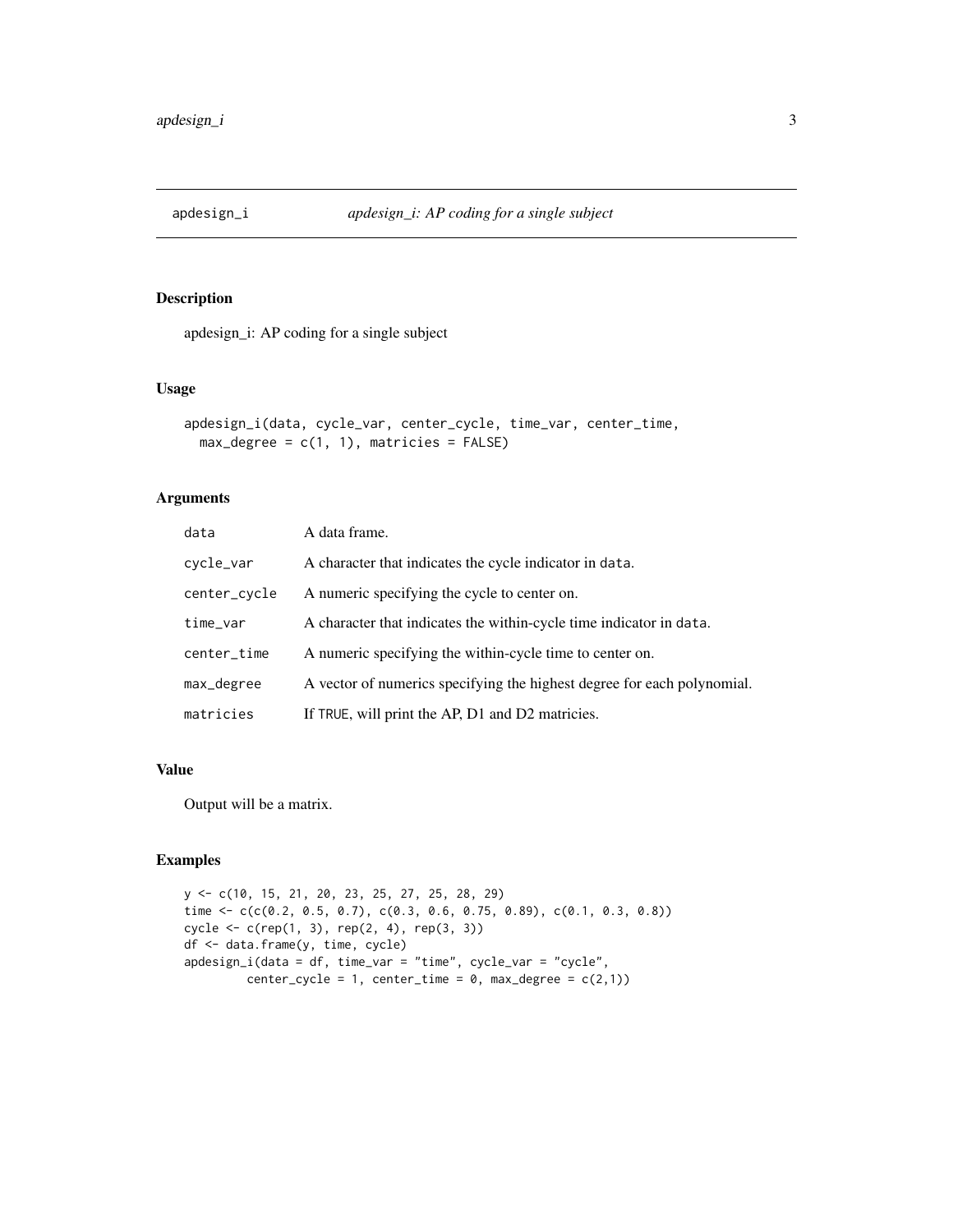<span id="page-3-0"></span>

## Description

A dataset of longitudinal responses of 36 study participants over a three years span.

## Usage

indv\_change

## Format

A data frame with 234 observations and 5 variables:

id subject identifier

cycle cycle number

cycle\_time time since the start of the cycle, in weeks

start\_time time since the start of the study, in weeks

response outcome measure

mean\_change *Data for a single time trend over three years*

## Description

A dataset of mean responses of study participants over a three years span.

## Usage

mean\_change

## Format

A data frame with 9 observations and 4 variables:

cycle cycle number

cycle\_time time since the start of the cycle, in weeks

start\_time time since the start of the study, in weeks

response outcome measure